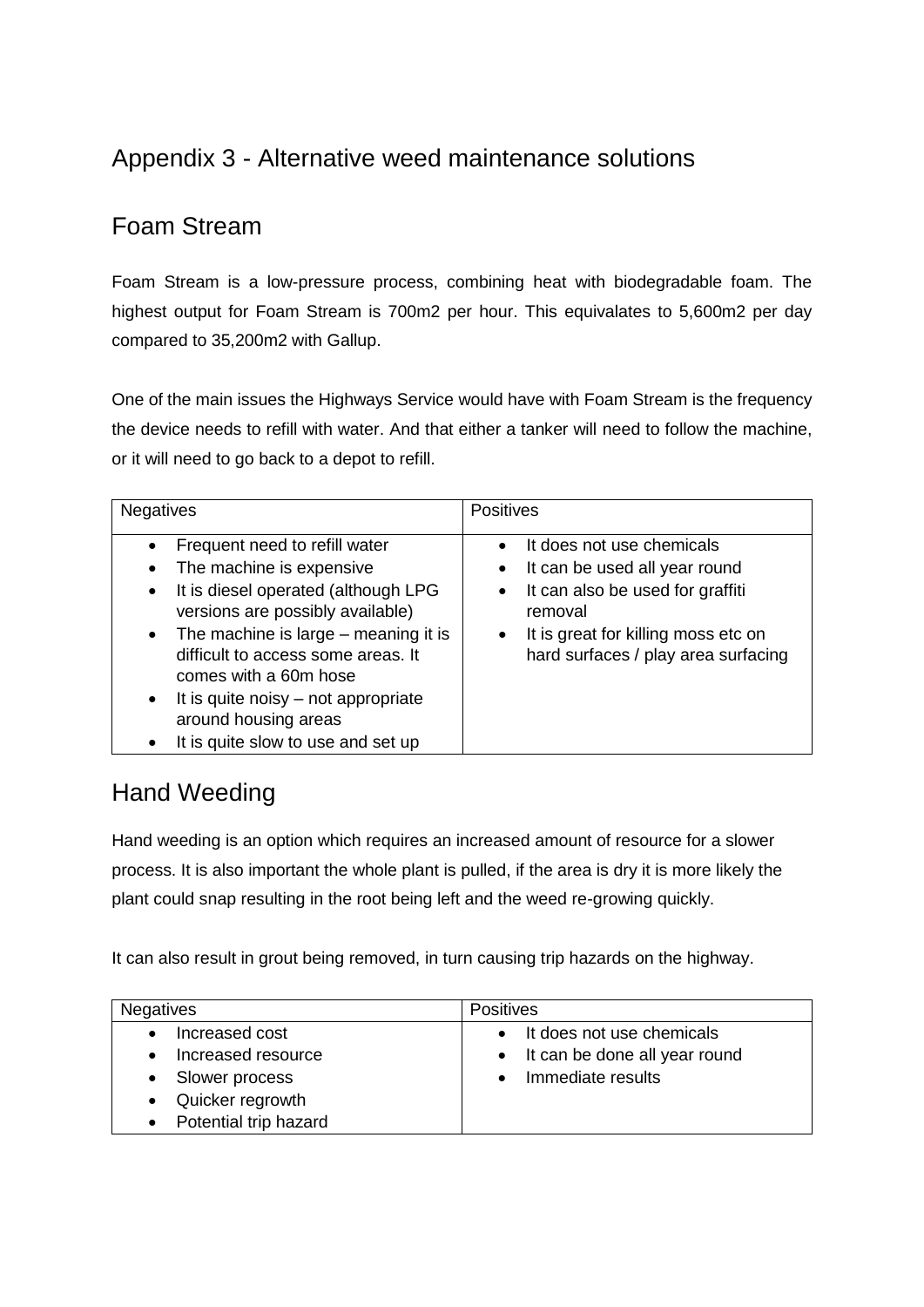# Acetic Acid (Vinegar)

Acetic acid causes rapid breakdown/desiccation of foliage tissue on contact. The acetic herbicides usually consist of between 10-20% vinegar.

Acetic acid (Vinegar) has been tested in a railway environment. It was seen to be effective at 12% concentration but required more treatment and higher doses compared to herbicide use.

From discussions with Kent County Council who trialled the method, they highlighted that it was not a success as it only treated the top growth with several visits, although they found it worked well on moss.

| <b>Negatives</b>                                                                                                                                                                                                                                                                                                                                                                                                                                                                                                                                                                                                                                                                                                                                                                                                                                                                                                                                                                                                                                   | <b>Positives</b>                                                                                                                                                                                                                                                                                                                                                                                                                                                                                                                                                                                                     |
|----------------------------------------------------------------------------------------------------------------------------------------------------------------------------------------------------------------------------------------------------------------------------------------------------------------------------------------------------------------------------------------------------------------------------------------------------------------------------------------------------------------------------------------------------------------------------------------------------------------------------------------------------------------------------------------------------------------------------------------------------------------------------------------------------------------------------------------------------------------------------------------------------------------------------------------------------------------------------------------------------------------------------------------------------|----------------------------------------------------------------------------------------------------------------------------------------------------------------------------------------------------------------------------------------------------------------------------------------------------------------------------------------------------------------------------------------------------------------------------------------------------------------------------------------------------------------------------------------------------------------------------------------------------------------------|
| Will kill or damage any plants they<br>touch.<br>Weeds must be small (timing is<br>important - within 2 weeks of<br>germination)<br>Roots are not killed; repeat<br>applications are needed for larger<br>weeds and perennial weeds<br>Sharp vinegar odour may be<br>٠<br>unpleasant<br>Corrosion of equipment.<br>$\bullet$<br>Spray drift may damage desirable<br>plants.<br>Should not be applied to reactive<br>metals.<br>Spraying masonry sidewalks and<br>$\bullet$<br>structures can cause these surfaces<br>to stain, mottle, harm the finishes or<br>surfaces.<br>Treatments must be delayed 24-48<br>٠<br>hours or more after rain and should<br>not be done any more than every two<br>weeks.<br>Severe eye / skin irritation, burns, and<br>possible irreversible damage<br>potential. Vinegars with acetic acid<br>concentrations of 11% or greater can<br>burn the skin and cause severe eye<br>injury, including blindness. Prolonged<br>or repeated exposure may cause<br>dermatitis, chronic bronchitis, and<br>erosion of teeth | Excellent control when contacting<br>$\bullet$<br>very small annual broadleaf weeds<br>Rapid kill rate (Over 90% of treated<br>$\bullet$<br>plants should die within 24 hours).<br>Acetic acid products break down<br>$\bullet$<br>quickly in the environment<br>Most useful for managing weeds in<br>$\bullet$<br>gravel and on patios/sidewalks.<br>These contact herbicides fit into an<br>$\bullet$<br>integrated pest management<br>program, although weeds require<br>monitoring for best control timing.<br>Nonselective, but mainly kill<br>$\bullet$<br>broadleaf weeds. Burns back<br>grasses temporarily. |